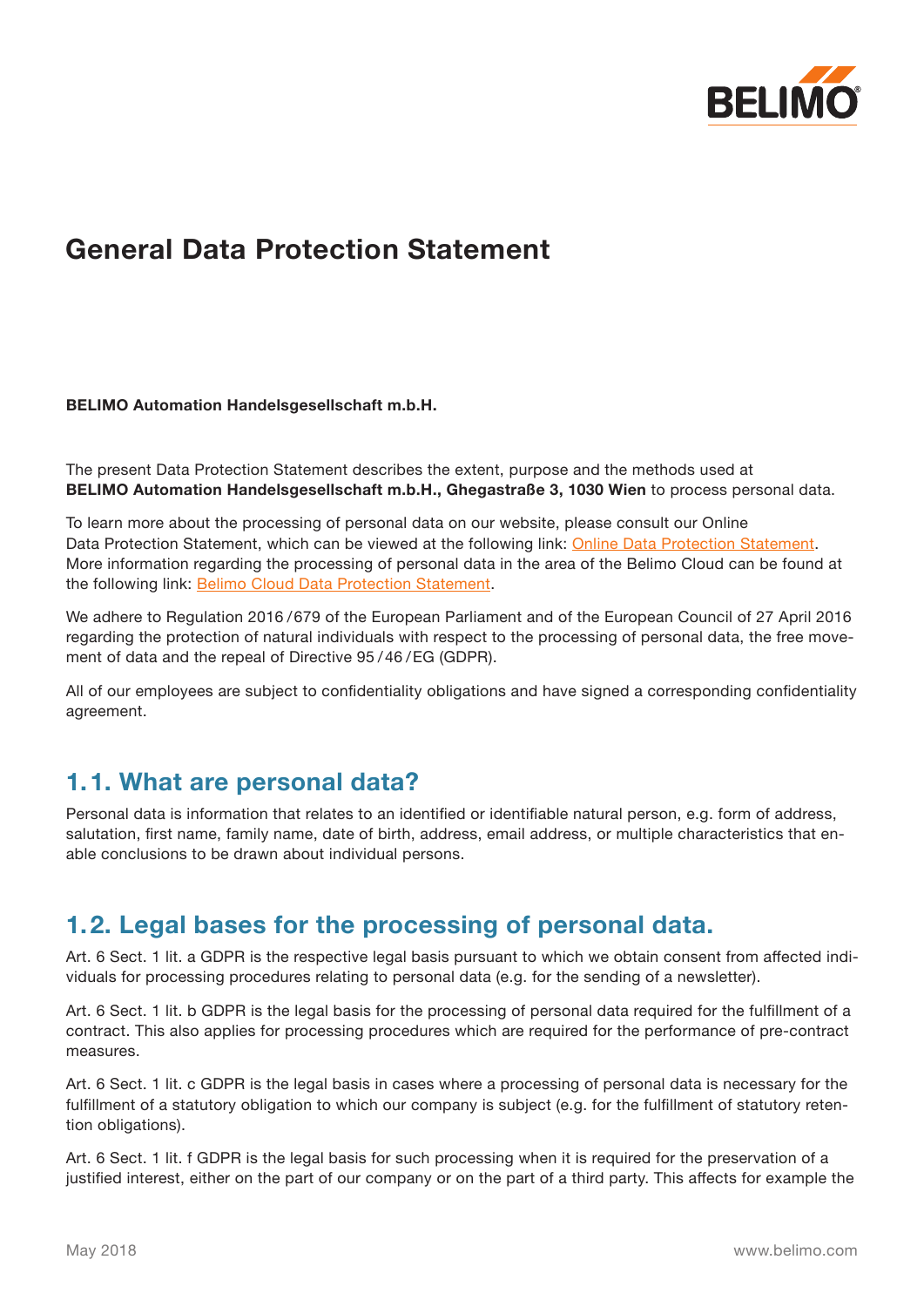

following data processing applications:

- Marketing insofar that you have not revoked the utilisation of your data for marketing purposes
- Measures for the further development of products and services
- **■** Assertion of legal claims and defence with judicial disputes
- Guarantee of IT security and IT operation
- Video surveillance for guaranteeing physical safety and for securing evidence
- Access control for guaranteeing physical safety and for securing evidence
- **■** Risk management at Belimo.

## **1.3. What are the purposes for which we process personal data?**

**1.3.1. Contract initiation and /or execution with customers or suppliers**

#### **Personal data collected**

Company, Form of address, Name, First name, Company telephone number, personalised email address if necessary.

The data is required for the compilation and exchange of quotations and offers, for concluding contracts and for invoicing.

The purposes for which the data to be collected is used are oriented to the actual content of the respective contract and comprise both pre-contractual and contractual objectives. These stipulations apply in addition to the downloading of software, no matter whether this is made available by Belimo for a fee or free of charge, and for the provision of update services for such software.

If the business relationship with you no longer exists, then your personal data will be deleted insofar as no statutory retention obligations apply.

### **1.3.2. Contact and product queries**

### **Personal data collected**

Company, Form of address, Name, First name, Company telephone number, personalised email address if necessary.

We use the data for the processing of contact and product queries and for the contract performance pursuant to Sect. 1.3.1.

Following the completion of the contact query, we shall delete the personal data insofar as no statutory retention obligations apply.

### **1.3.3 Processing of personal data for marketing purposes and newsletters**

### **Personal data collected**

Company, Form of address, Name, First name, Company telephone number, personalised email address if necessary.

We also process personal data which you have conveyed to us, either verbally, in writing or electronically, for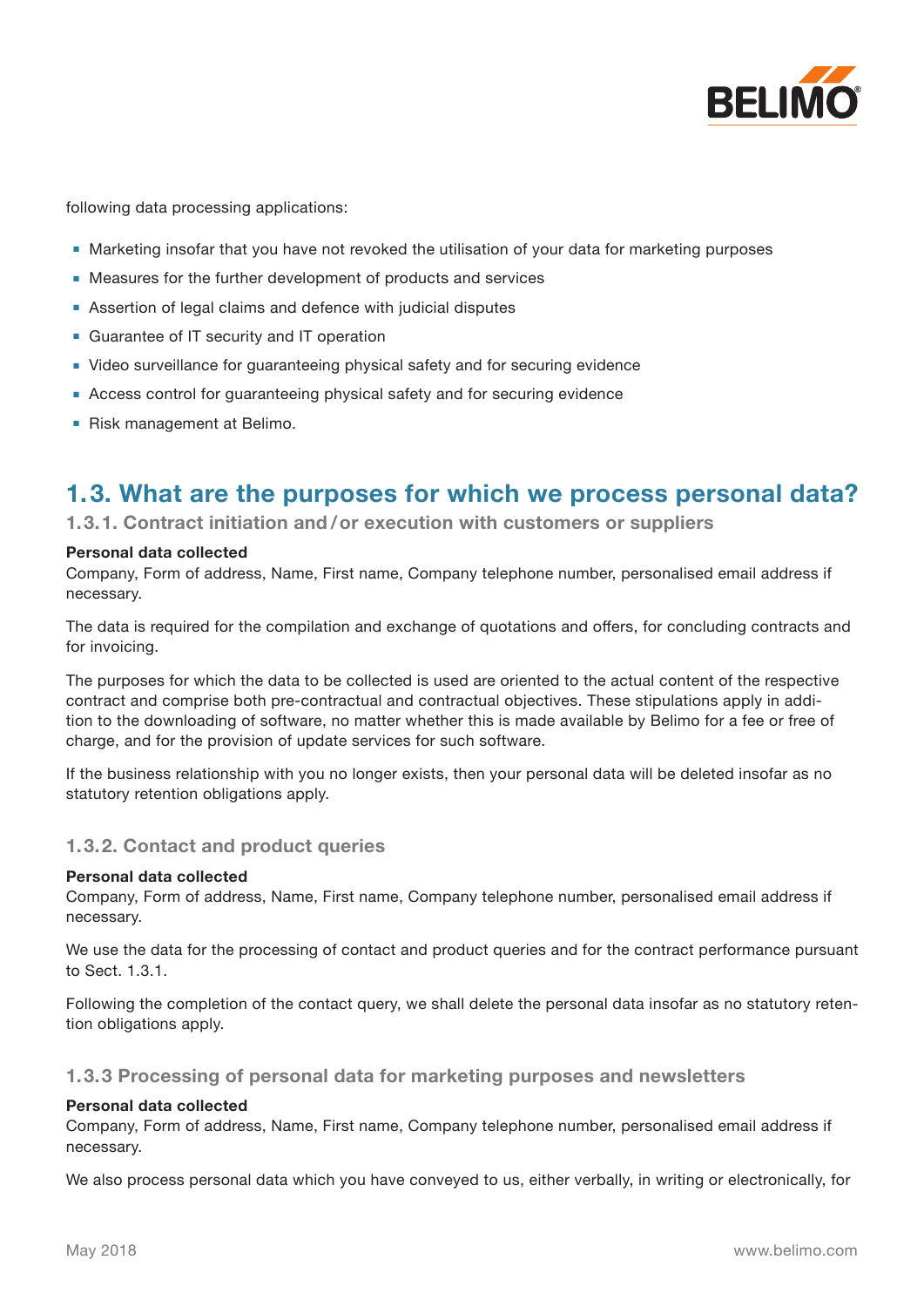

marketing purposes. This is used for providing you with individual consultation, for preparing offers for products and services which are tailored to your individual requirements, for sending newsletters and for improving our services.

You can refuse the individualised processing of your data in future for marketing purposes, either in general or with respect to particular channels. In the case of such a statement, we will no longer contact you for marketing purposes. However, if you use one or more of our valid services, your data will remain in our database so we can continue to provide this service for you and will be used for business transactions.

### **1.3.4. Processing of applicant data**

#### **Personal data collected**

All of the statements regarding yourself that you provide to us in the documents you submit for the application.

If you submit an application to us that does not lead to later employment, we shall delete the personal data insofar as no statutory retention obligations apply.

### **1.3.5. Other purposes**

Personal data may also be collected in the following, non-exhaustive list of cases. This has to do with personal data which you have conveyed to us, either verbally, in writing or electronically:

- Consultation activities (e.g. in the course of building projects with planning offices, architects)
- **■** University contacts (e.g. in connection with collaborations in research projects)
- Association activities (e.g. in standards committees).

If the relationship with you no longer exists, then your personal data will be deleted insofar as no statutory retention obligations apply.

## **1.4. Dissemination of personal data.**

We save all data in electronic form on servers which belong to the company. We transmit your data as required pursuant to Sections 1.3.1, 1.3.2 or 1.3.3 to our headquarters, our subsidiaries or authorised sales partners in the country that is responsible for you.

Your personal data may be passed along to our service providers for the processing of the order. We select our service providers carefully and contractually ensure that our service providers process your data only in the way that we are permitted to do so. The personal data collected by Google Analytics are stored in the US.

## **1.5. Automated decision-making.**

We do not perform any automated decision-making pursuant to Art. 22 GDPR for the justification and execution of business relationships.